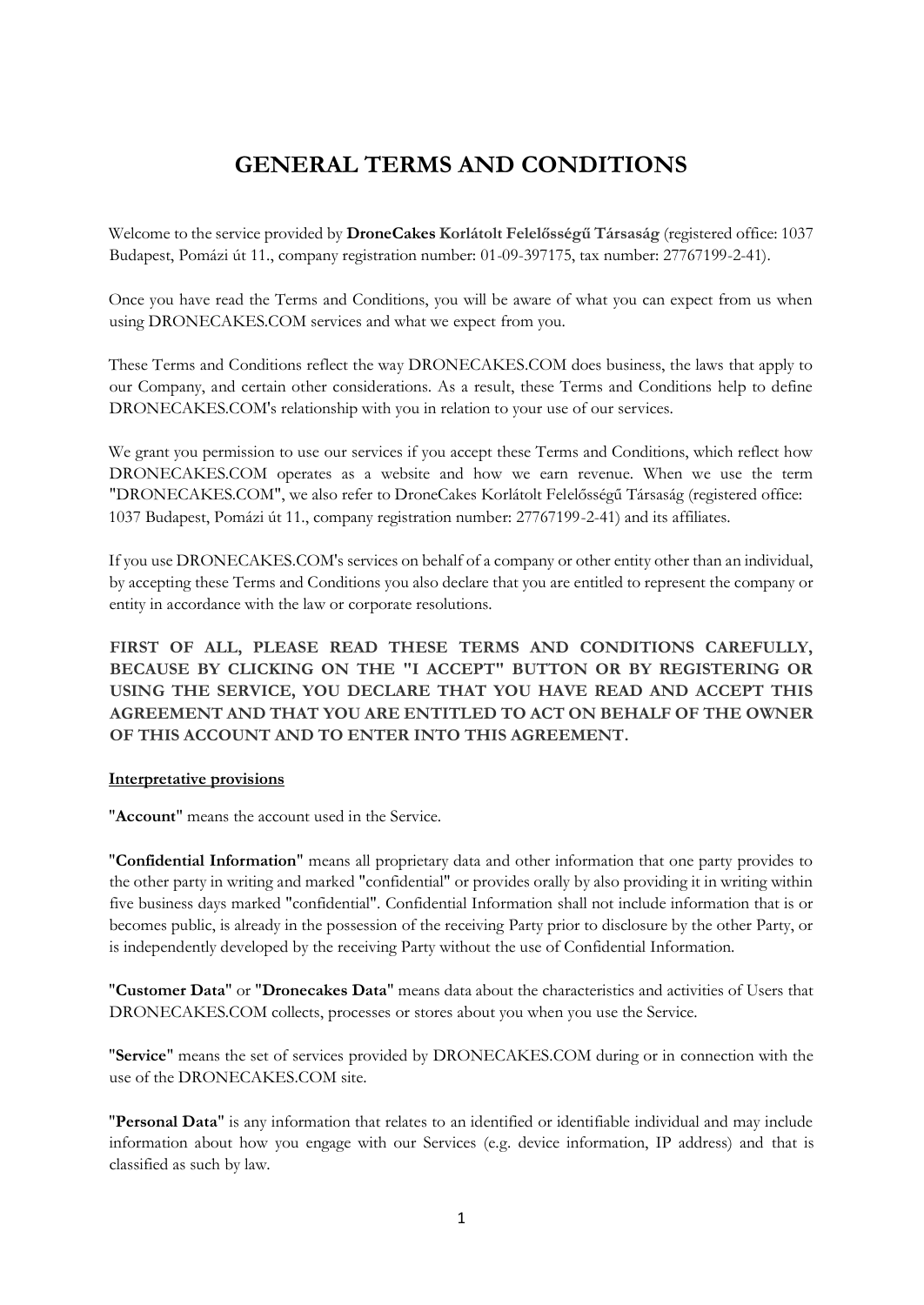"**Website**" means DRONECAKES.COM and its associated websites.

"**Request**" means a series of interactions that result in the system sending data to the Service for processing. Examples of Requests are page view requests and e-commerce requests. Requests may or may not be invocations of the Service through various libraries (for example, Requests may be sent to the Service through other protocols and mechanisms supported by Dronecakes.com and made available to you by the Service).

The "**Platform Main Page**" is the interface through which you can access certain features of DRONECAKES.COM.

"**Processing Software**" means DRONECAKES.COM's server-side software and all updates thereto that analyze Customer Data and generate Reports.

"**Profile**" means the set of settings and related data for the user account created by the user.

"**Privacy Policy**" means the applicable privacy policy of DRONECAKES.COM.

"**Report**" means the analysis that can be viewed on DRONECAKES.COM, which may include an analysis of a Profile.

"**Servers**" means the servers controlled by any company connected to the DRONECAKES.COM system that host the Processing Software and Customer Data.

"**SDKs**" means certain software development kits, including all patches, updates and extensions provided to you, that are used by an application or built into an application for the purpose of collecting Customer Data.

"**Software**" means the Processing Software, DroneCakes' own developments and SDKs.

"**Third Party**" means any third party that is not DRONECAKES.COM or a User.

"**Users**" or "**Customers**" means registered users of DRONECAKES.COM.

"**Visitors**" means persons visiting DRONECAKES.COM without prior registration.

"**Terms**" means these general terms and conditions.

The" **DRONE JOBS BOARD**" page is a sub-page of DRONECAKES where contractors can upload advertisements for drone pilots.

## **Our services**

DRONECAKES.COM is a web application designed for marketing and commercial purposes to showcase drone businesses and facilitate communication with customers. We aim to make our service available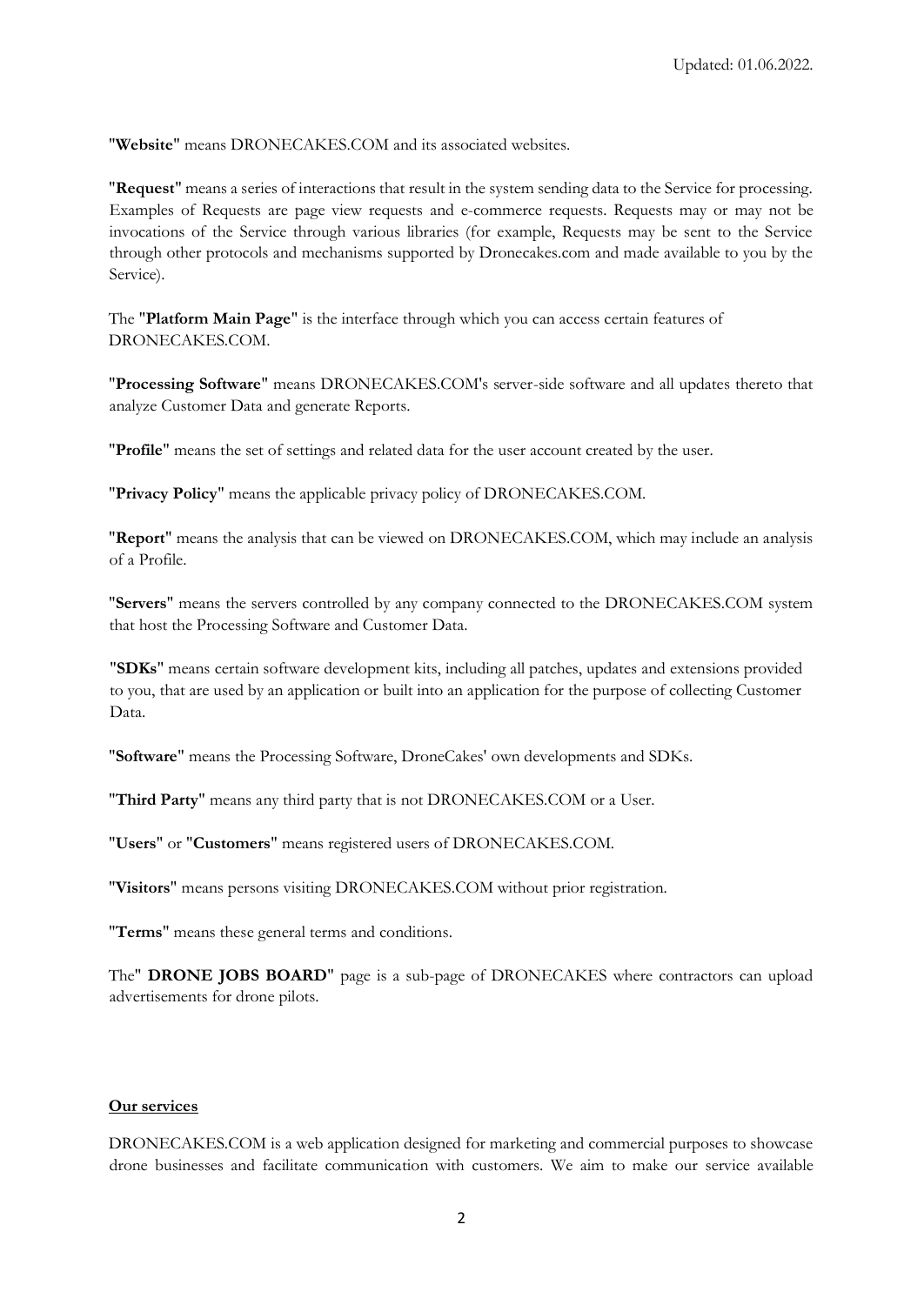globally, which requires us to store and transfer content and data to data centres and systems around the world (including countries outside your home/domicile).

DRONECAKES.COM is a platform to facilitate contact and communication between individuals and businesses involved in the commercial use of drones and their potential customers. The aim of DRONECAKES.COM is to facilitate the pooling of advertisements of businesses that use drones for their activities, creating their own marketing platform that defines a digital space for the presentation of these companies in line with the expectations of the 21st century.

DRONECAKES.COM raises the visibility of profiles on the World Wide Web with its own advertising and promotions.

The "DRONE JOBS BOARD" page is a free platform of DRONECAKES.COM where the customer can request offers for specific jobs with the help of the site's experts. Bids are not binding. DRONECAKES.COM undertakes to inform the client of all bids received, except in cases where the advertiser has been commissioned to carry out a professional evaluation (in specific cases).

Using the " DRONE JOBS BOARD ":

- 1. Users can use DRONE JOBS BOARD with an ENTERPRISE subscription.
- 2. The customer commissions an expert from DRONECAKES.COM to place the advertisement. DRONECAKES.COM shall notify the users of the new placement by letter, except for those who have previously unsubscribed from this possibility.
- 3. The fee for the expert service will be determined individually.
- 4. The earliest and latest dates for the submission of tenders will be specified.
- 5. We record the relevant details of the task to which the bid relates and classify it under the main categories CREATIVE/AGRIC/MAPPING/EEA.
- 6. The bidding phase opens, drone operators get to know the tasks and make their bids.
- 7. Users will be informed by letter after the offer has been made.
- 8. The bidding phase is followed by an evaluation phase, during which the advertiser or DRONCAKES.COM experts can review the bids received by the deadline and contact the users. Customer data will be used for the decision-making process.
- 9. IMPORTANT: Contacting or being suitable for the job does not mean that the user has been awarded the job. The client is not liable for any financial claim at this stage.
- 10. If the user is awarded the work, the parties may conclude an agreement/contract at the end of the selection process.
- 11. The process of contracting and subsequent performance between the parties takes place under the jurisdiction of the country or countries concerned. DRONECAKES.COM is not responsible in any way for the form or content of the contract between the parties concerned, nor is it a party to the legal relationship between the parties. DRONECAKES.COM shall not be liable for incorrect advertisements, possible mistranslations or other material errors, as the specific task is always agreed between the client and the contractor.
- 12. The images and videos are uploaded to a specific web link. The user's fee will be paid by bank transfer to the account number provided by the user.

As a user, you can search among registered users, filter users. Search process. You can also use filters to refine your search results. Search results are based on their relevance to your search and other criteria. Relevance takes into account factors such as the cost of moving to a location, availability, reviews, previous jobs and saved ads, and service requirements.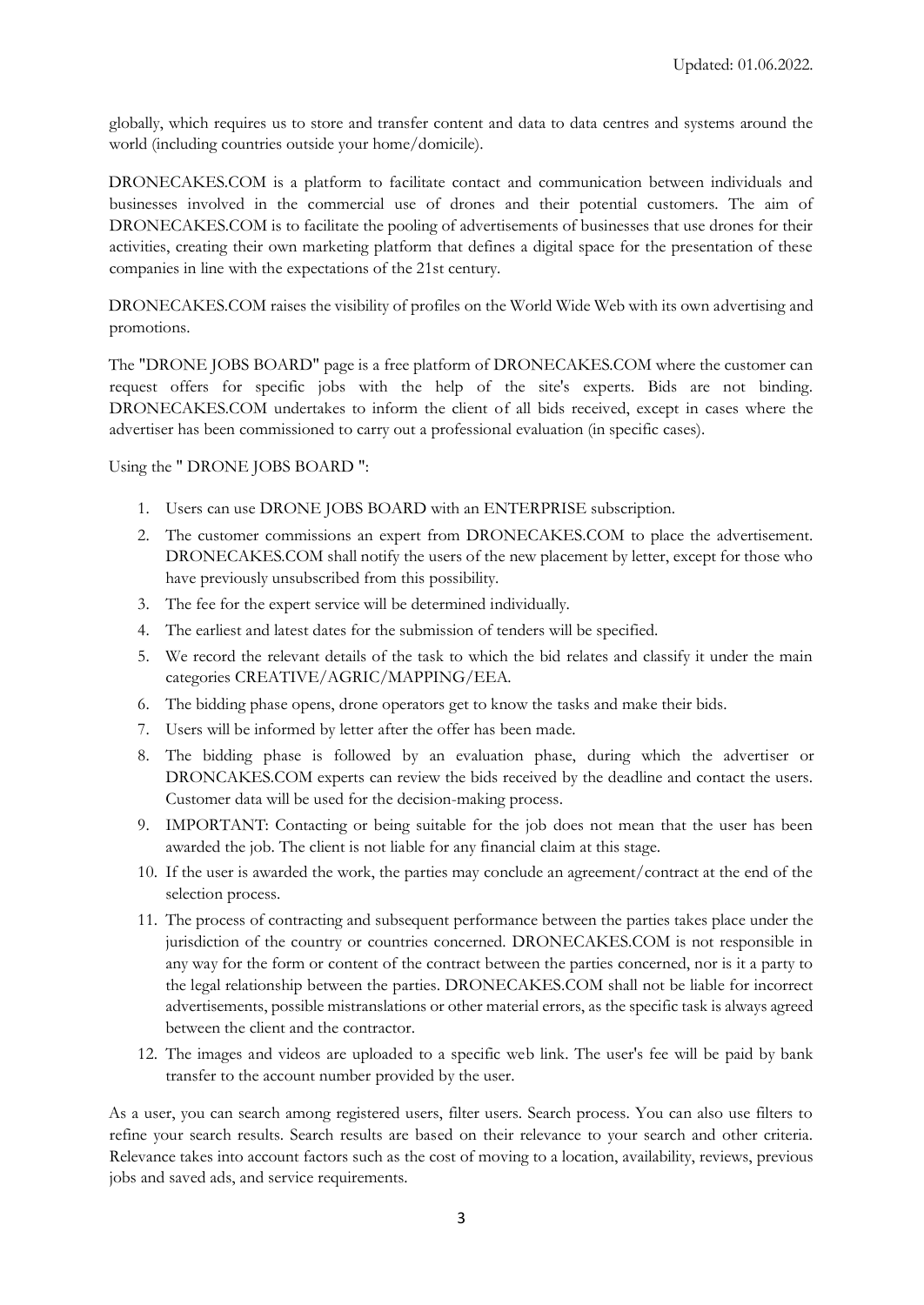DRONECAKES.COM is not a party to contracts concluded between customers and service providers, DRONECAKES.COM does not provide private employment services, is not an employment agency, does not act as an employment agency, and does not participate in any way in disputes between the parties, and accordingly does not assume any responsibility or liability in connection with the formation, performance, termination or settlement of contracts and agreements between customers and service providers.

DRONECAKES.COM does not assume any obligation with respect to the order or intent in which the computer programs it uses display your profile in search results.

DRONECAKES.COM does not control or monitor your use of the Service and you understand that you have full discretion as to whether and when to provide or request the Service, at what price and on what terms.

DRONECAKES.COM is not responsible for and does not guarantee the existence, conduct, performance, safety, quality, legality, availability or suitability of any User, advertiser or third party.

DRONECAKES.COM assumes no responsibility for any outages or disruptions to the Internet, telecommunications infrastructure, or APIs and external services used by DRONECAKES.COM (e.g. Firebase, Stripe) that are beyond our control and may cause an interruption in the availability of

DRONECAKES.COM. DRONECAKES.COM may temporarily limit the availability of DRONECAKES.COM or certain of its functions, taking into account the legitimate interests of Users (e.g. by giving prior notice), if this is necessary due to capacity constraints, the security or integrity of our servers, or to carry out maintenance measures to ensure the proper or improved functioning of DRONECAKES.COM.

The installation of necessary maintenance and new developments may also result in the system being temporarily unavailable. Downtime for such reasons will affect up to 1% of the total annual period.

If you notice an error in the operation of DRONECAKES.COM, please report it to us as soon as possible so that we can start to correct it.

DRONECAKES.COM monitors your activity on the Site, from which it generates statistics, analyses and reports, which it may sell or use at its own business discretion. In doing so, DRONECAKES.COM will comply with the applicable data protection legislation.

As an advertiser and user, you are responsible for determining and fulfilling your obligations under applicable law to report, collect, remit or include in the price any applicable VAT or other indirect taxes, user taxes, airspace usage fees, income taxes or other taxes or fees.

Parts of DRONECAKES.COM allow you to send feedback, text, photos, audio, video, information and other content. By providing Content in any form or by any means, you grant DRONECAKES.COM a nonexclusive, worldwide, royalty-free, sublicensable and transferable license to access, use, store, copy, modify, create derivative works from, distribute, publish, transmit, stream, broadcast, and exploit such Content in any way.

By uploading content, you agree that you own all copyright and all rights of use of the uploaded content, that the uploading is lawful and does not infringe any law or the rights or protected legitimate interests of third parties.

The User has the right to create a profile free of charge, without providing his/her card details, which he/she can maintain indefinitely. A free profile never provides full service.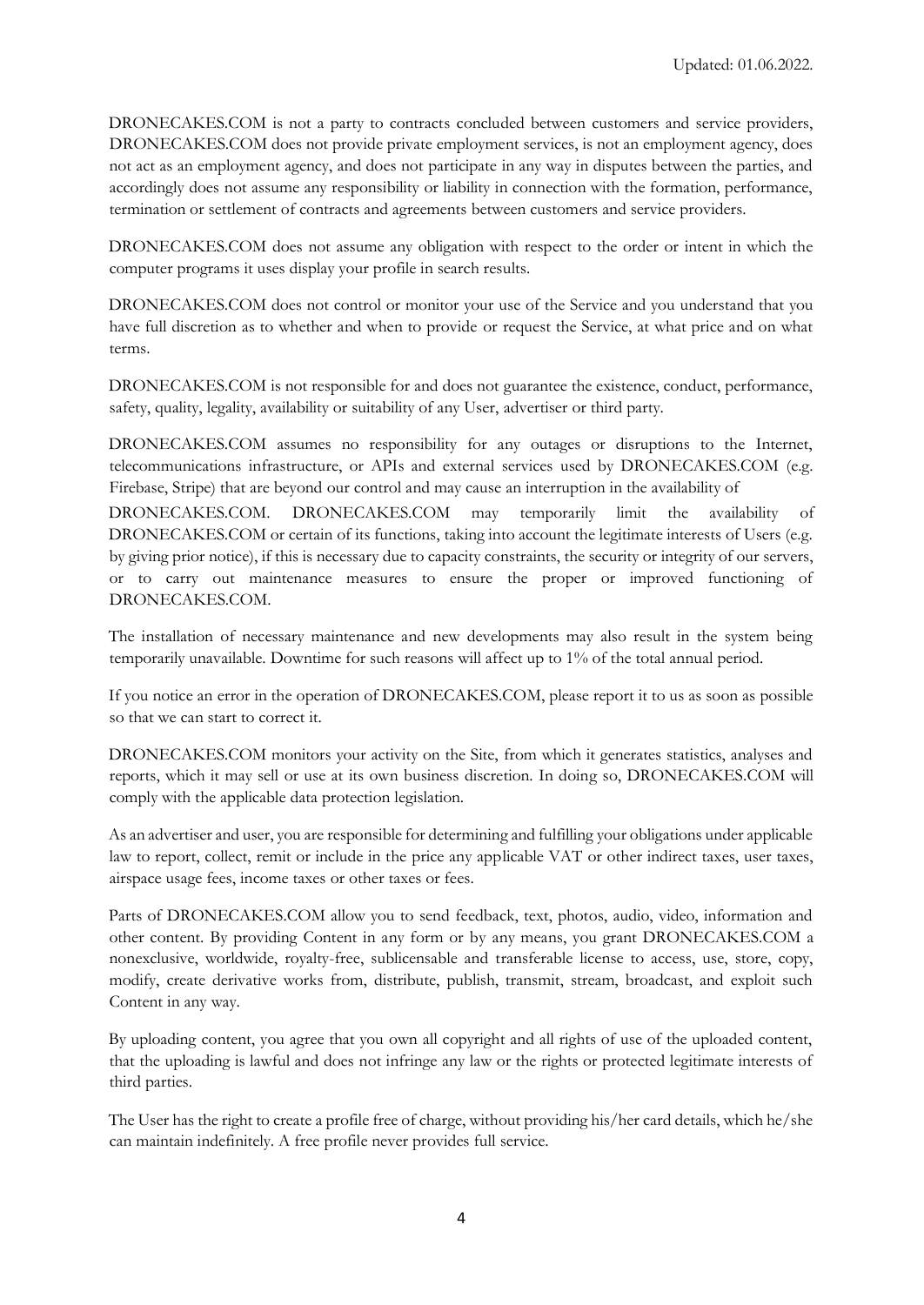Users can choose between two different packages during registration: standard and enterprise. Each package is associated with different services as follows:

If Standard is chosen, the User is entitled to:

- − Register by entering your credit card,
- − create a profile in the Account, fill it with data / freely provide company data, contact details,
- use the site to promote your business and achieve your marketing goals,
- to promote your own drone business,
- inviting and finding partner companies
- − upload reference works, show tools used
- To appear more effectively in Internet searches through SEO optimization carried out by DRONECAKES.COM within the program,
- Learn about the latest developments in the drone market,
- Participate in DRONECAKES.COM's partnership programmes and competitions,
- − To display the results of your own drone business,
- participate in comparisons between registered businesses,
- establish contact with customers,
- − to learn and use statistics and analytics

The Enterprise package also gives you access to all the services of the Standard package:

- − detailed statistics and analytics,
- notification of changes in the area of its operation,
- notification of a changed economic environment,
- to use the featured advertising space on DRONECAKES.COM
- − DRONE JOBS BOARD interface for bidding

DRONECAKES.COM registers Users in categories according to their activity (EDUCATION, SURVEY AND MAPPING, AGRICULTURAL, CREATIVE, SERVICE, OTHER). The categories that can be selected are assigned by DRONECAKES.COM and Users must indicate during registration which of them best fits their business profile. Up to one category can be selected for the free plan, up to two categories for the Standard plan and any number of categories for the Enterprise plan.

#### **Rules for use**

Under certain conditions you have the possibility to comment on registered users. Your comments must be accurate and must not contain discriminatory, offensive, defamatory or other language that violates our content guidelines or our review guidelines.

Please be sure to follow these rules when using DRONECAKES.COM: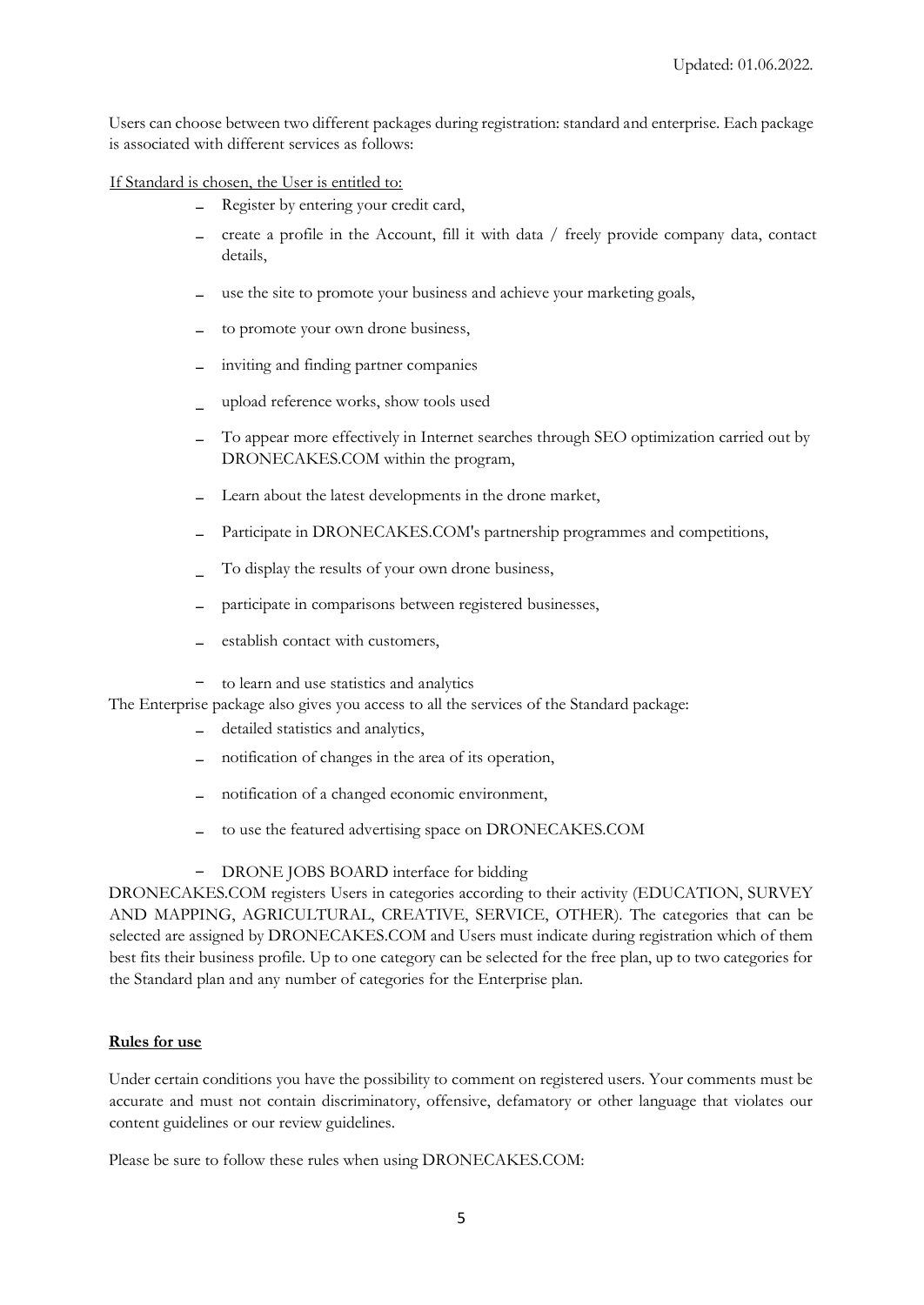- Act with integrity and treat others with respect.
- Do not make false statements, mislead others or use false information.
- Be polite and respectful when communicating or interacting with others. Follow EU nondiscrimination guidelines and do not discriminate or harass others.
- Do not hack, decrypt, compromise or damage the DRONECAKES.COM system. Do not use bots, crawling robots, other automated tools to access or collect data or other content or otherwise interact with it. Do not hack or otherwise attempt to circumvent security or technological measures used to protect the system or content. Do not disable, disassemble or reverse engineer any software or hardware used to secure DRONECAKES.COM.
- Do not engage in any activity that could damage or adversely affect the performance or proper functioning of DRONECAKES.COM. Use DRONECAKES.COM only in accordance with these terms and conditions, in good faith and in a fair and honest manner. You may use the content available through DRONECAKES.COM only if you are authorized to do so as a user of DRONECAKES.COM.
- Do not use content uploaded by others unless you have the permission of the content owner or unless such use is permitted in these terms or in another contract you have with us.
- Do not engage in any exercise that is designed to manipulate our search algorithm.
- You may not use, copy, display or mirror DRONECAKES.COM's system, any content available on DRONECAKES.COM's system, or any DRONECAKES.COM trademark, trade dress, trade dress or design without DRONECAKES.COM's permission.
- Do not use or register any domain name, social media identifier, trade name, trademark, brand name, logo or other source identifier that could be confused with the DRONECAKES.COM brand name.
- Do not offer services that violate any laws or agreements that apply to you.
- Respect your legal obligations. Know and follow the laws that apply to you, including privacy, data protection and drone use and tax rules.

If you give us someone else's personal information, we will:

- (a) you must do so in accordance with the relevant legislation,
- (b) be authorised to do so; and
- (c) you must authorise us to process the data in accordance with our Privacy Policy.

## **Read and follow our terms and conditions, policies and standards.**

## **Collection of personal data**

Personal data we collect about you

Personal Data is any information that relates to an identified or identifiable individual and may include information about how you engage with our Services (e.g. device information, IP address). In many cases,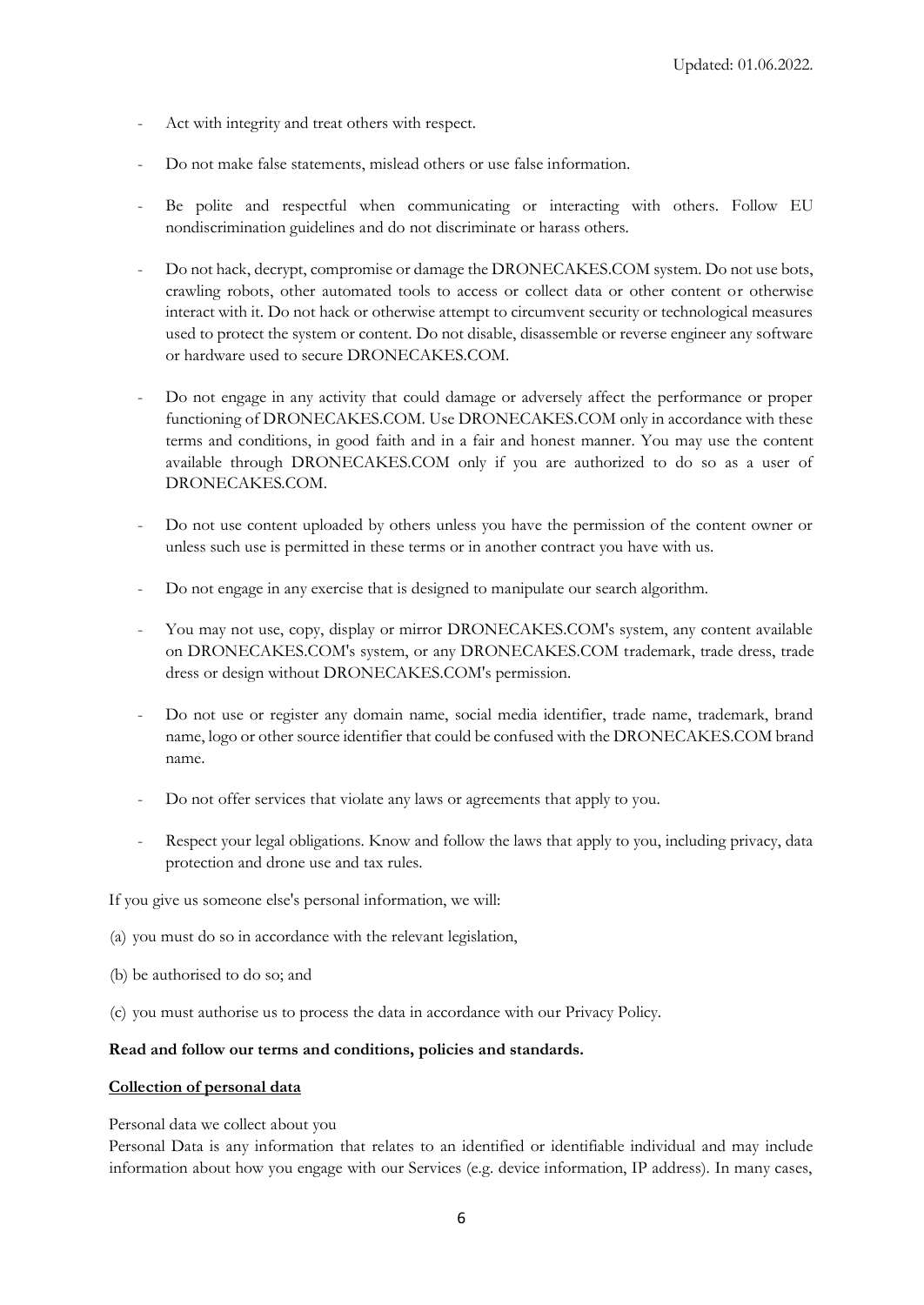Personal Data that you provide to us directly through our Services will be apparent from the context in which you provide it:

- When you register an Account on our website, we collect your full name, email address and login details.
- When you fill out our online form to register on the site, we ask for your name, contact details, country and other information about your interest in our Services.
- When you authorise us to store information about you, we collect your name and contact details.
- When you respond to emails or surveys, we collect your email address, name and any other information you choose to include in your emails or responses. When you contact us by phone, we collect the phone number you use to call us and any other information you may provide during the call. If you are a User or Customer when you contact us, we may collect additional information to verify your identity.
- If you are a User, you will be asked to provide contact details such as your name, postal address, telephone number and email address. As part of your business relationship with us, we may also collect financial and personal information about you, such as your date of birth and government identifiers associated with you and your organization (such as your social security number, tax identification number or employer identification number).
- We obtain identities from the following sources in connection with User fraud monitoring, prevention, detection and compliance activities:
	- o From Clients (including through devices (e.g. IP addresses)) that are connected to Clients.
	- o Data collected from Users about themselves and their customers, including through our Services.
	- o Our business partners, financial service providers, identity verification services and publicly available resources.

These personal details (e.g. name, address, phone number, country) help to confirm identity and prevent fraud. In addition to the above, we may also use other tools (software) to assess the fraud risk associated with an attempted transaction between the Customer and the Stripe User.

You may also choose to provide us with information in other ways, including: (i) in response to marketing or other communications, (ii) through social media or online forums, (iii) by participating in an offer, program or promotion, (iv) in connection with an actual or potential business relationship with us, or (v) by providing us with your business card or contact information in connection with trade shows or other events.

## **Cookies**

Our sites use cookies and other technologies. These technologies record information about you, including:

- Browser and device information, such as IP address, device type, operating system and Internet browser type, screen resolution, operating system name and version, device manufacturer and model, language, plug-ins, add-ons and language version of Web Sites.
- Usage data, such as the time spent on DRONECAKES.COM, the pages visited, the links clicked, the language settings, and the pages that led or directed you to our websites.

## **Reporting infringements**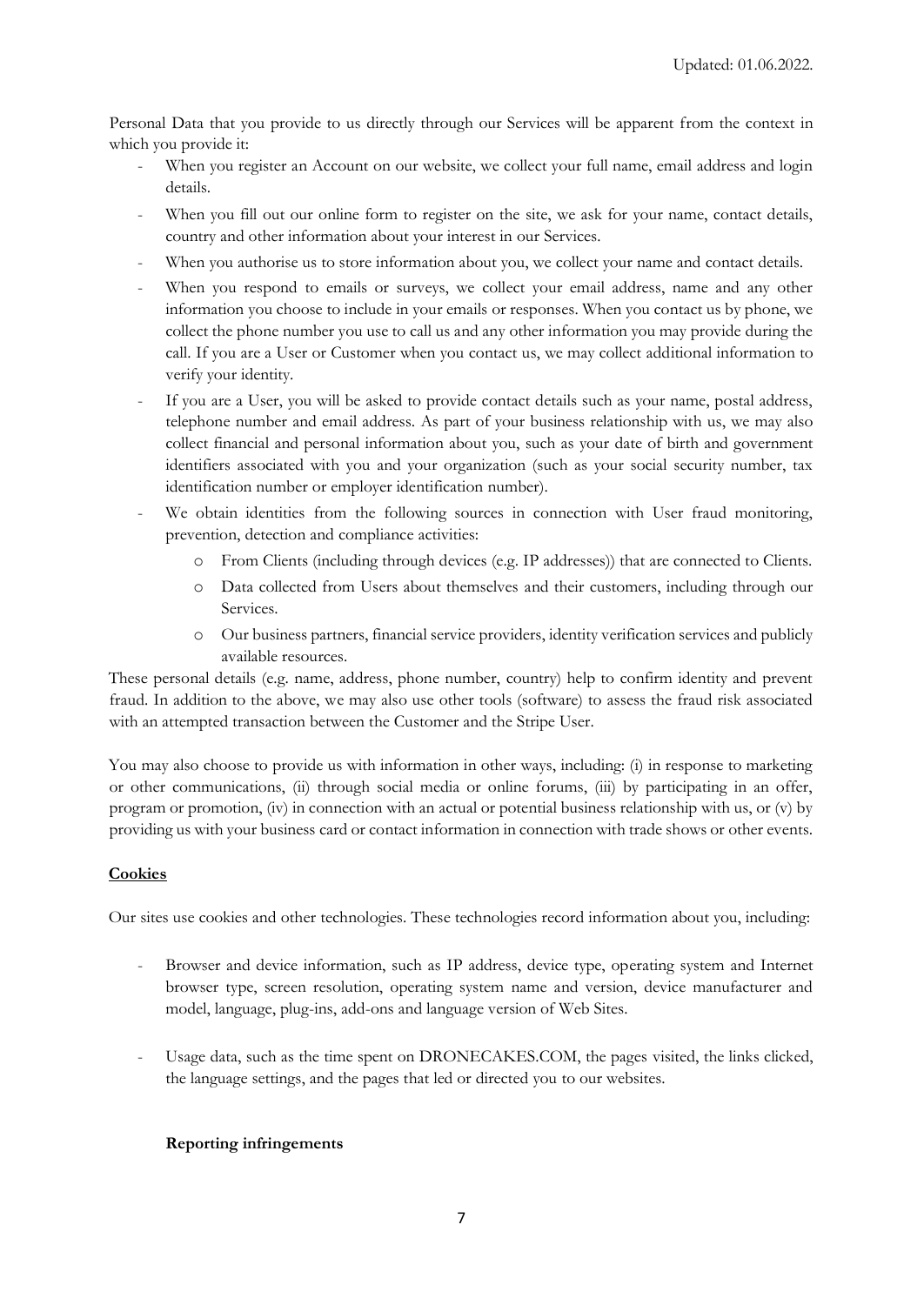If you believe that a tag, profile or content poses an imminent threat of harm to a person or property, you should immediately contact your local authorities and report it to DRONECAKES.COM. In addition, if you believe that a member, profile or content has violated our policies or principles, please report your concerns to DRONECAKES.COM. If you have reported a problem to local authorities, DRONECAKES.COM may request a copy of the report. We are not required to act on any report except as required by law. Our company and our employees are subject to the laws of the European Union and Hungary.

## **Copyright notifications**

If you believe that any content on DRONECAKES.COM infringes copyright, please notify us immediately.

#### **Termination, suspension and other measures**

Duration. The agreement between you and DRONECAKES.COM contained in these Terms will continue in effect until terminated by either party in accordance with these Terms.

#### Resignation:

You may terminate this Agreement at any time without giving any reason by cancelling your Account. If you terminate this Agreement by e-mail, your Account will be deleted by DRONECAKES.COM without further notice. DRONECAKES.COM may terminate this Agreement for any reason, without cause, by notifying you by e-mail or by any other means of contacting you as provided for in your Account. DRONECAKES.COM may also terminate this Agreement immediately and without notice and terminate your access to DRONECAKES.COM if

- You materially breach these Terms or any other binding DRONECAKES.COM policies,
- violates the relevant legal requirements,
- where such action is necessary to protect the personal safety of DRONECAKES.COM, its members or third parties,
- your account has been inactive for more than two years,
- the amended General Terms and Conditions are not accepted,
- if your Account contains any of the following content: sexual content, pornography, pedophilia, terrorism, money laundering, human trafficking, smuggling, phishing, extremist political content, or any content that DRONECAKES.COM considers to be illegal, immoral or inconsistent with the purposes of DRONECAKES.COM as a platform.

## **Excuse:**

If DRONECAKES.COM takes any of the actions described in this section above, you may appeal the decision by contacting our customer support. In the objection, please provide details of your arguments and comments, which will be examined in detail as soon as possible and on the basis of which we will decide whether to revoke or uphold the measure.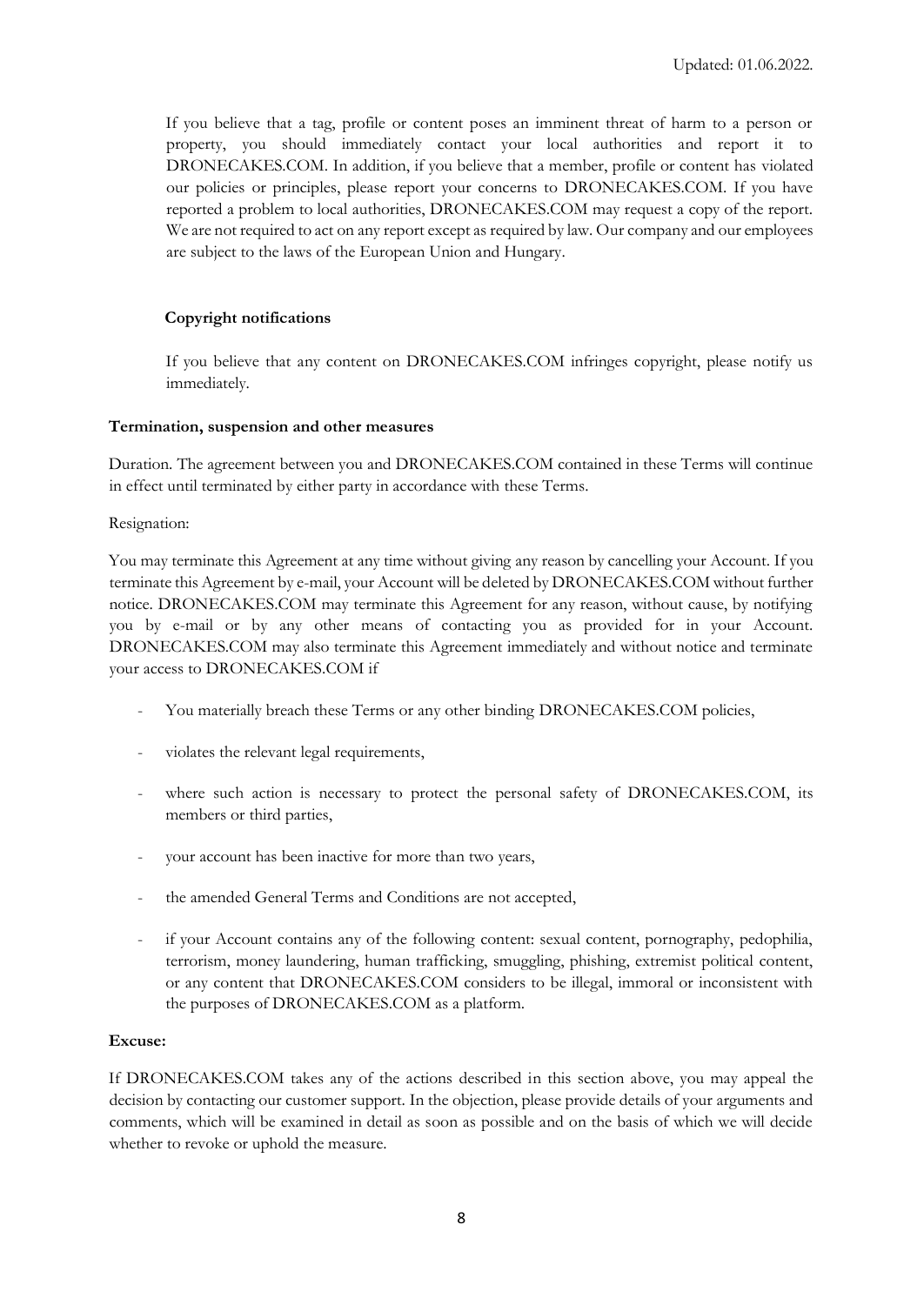If this Agreement is terminated for any reason, DRONECAKES.COM will cease to provide the Service and you will no longer have access to the Service. If this Agreement is terminated for any reason, (a) you will not be entitled to recover or be reimbursed for any usage or other fees; and (b) any outstanding balances in connection with the Service will become immediately due and payable in full on the date of termination; and (c) you will no longer have access to your account information.

# **Modification of terms and conditions:**

DRONECAKES.COM may revise these terms at any time. When we change these Terms, we will post the revised Terms on DRONECAKES.COM and update the "Last Updated" date at the top of these Terms. If the Terms are amended, we will notify you by means of a system message and at the time of login. If you wish to continue to use DRONECAKES.COM, please accept the modification. If the amended Terms are not accepted, DRONECAKES.COM will terminate your Account without further notice.

# **Available tariff plans**

The use of DRONECAKES.COM is free of charge for Visitors, and free user profiles may be created which do not provide full access to the Services.

The site is available to Users upon prior registration and payment of a fee. Users can choose between two different fee packages during registration.

# **Standard package fee: EUR 16.99/month or EUR 186.89/year**

# **Enterprise package fee: EUR 18.99/month or EUR 208.89/year**

Unless otherwise indicated, all fees are quoted in EUR. Upon termination of this Agreement, any unpaid fees will become immediately due and payable and any collection costs (including attorney's fees) incurred by DRONECAKES.COM will be added to the amount owed and may be charged to the credit card or other payment instrument or method assigned to your DRONECAKES.COM Account.

The payment of fees is subject to the laws, tax rules and rates of Hungary. The fee will be automatically deducted from the credit card provided during registration. You will be given the option to enter coupon codes during registration which will give you 3 months fee waiver.

The payment of the fee is made through the Stripe system, DRONECAKES.COM will send the invoice to the User electronically. By using Stripe, you also accept its current regulations, which are available at the following link:

<https://stripe.com/privacy>

## **Account, password, security**

To register for the Service, you must complete the registration process, during which you must provide DRONECAKES.COM with accurate and complete information, including your email address (username) and password, as requested in the registration form. You must protect your password and are fully responsible for any use of your account by you or any third party. You are solely responsible for any and all activities that occur under your Account. You agree to notify DRONECAKES.COM immediately if you become aware of any unauthorized use of your Account or any other breach of security.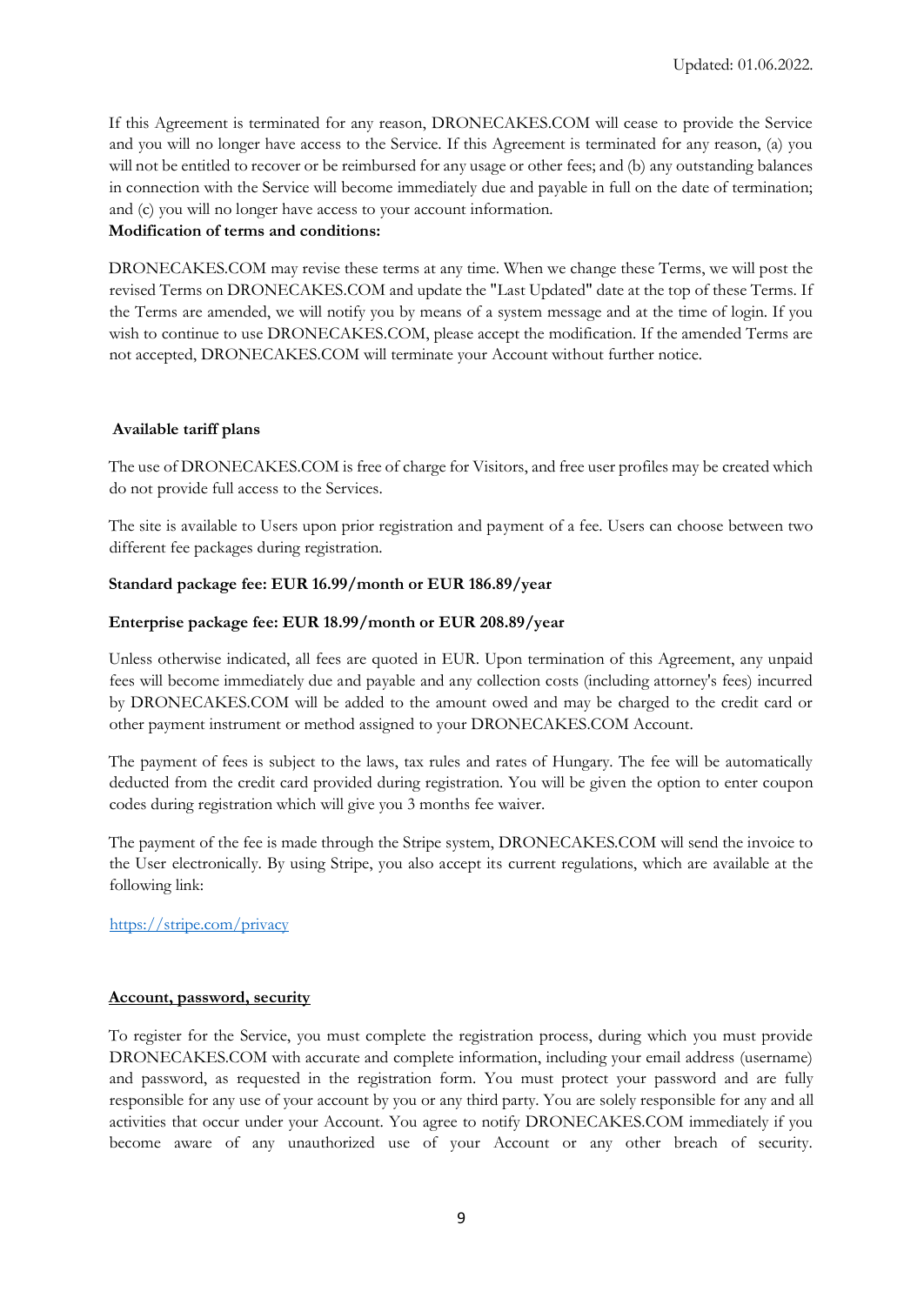DRONECAKES.COM's affiliated companies' customer support representatives may log into the Service from time to time for maintenance purposes, including to assist you with technical or billing questions.

If you register your user account using Google, Facebook, Twitter or Yahoo, you acknowledge that you will also be subject to their policies, so please read them carefully.

The owner of the Account is responsible for the data recorded in the Account and declares that the data recorded therein is accurate.

To access and use many of DRONECAKES.COM's features, you must register for an Account. You represent and warrant that you are not prohibited from using DRONECAKES.COM by the laws of your country, residence or any other applicable jurisdiction. When registering, you must provide accurate, current and complete information and keep your account information up to date. You are responsible for maintaining the confidentiality and security of your Account credentials and must not disclose your credentials to any third party. You must notify DRONECAKES.COM immediately if you suspect that your credentials have been lost, stolen, or your Account has otherwise been compromised. You are responsible for any activities that occur through your DRONECAKES.COM Account, and if such activities are not authorized by you but not otherwise prevented by you (for example, unauthorized use or failure to report the loss of credentials).

Please note that DRONECAKES.COM processes and protects personal data in accordance with applicable data protection and other laws when you use the Service. The processing and transfer of data is based on the consent of the data providers and in accordance with the provisions of Act CXII of 2011 on the Right of Informational Self-Determination and Freedom of Information. The rules on data processing are set out in a separate privacy notice available at [www.dronecakes.com.](http://www.dronecakes.com/)

# **Legal compliance**

In accordance with the legislation in force, DRONECAKES.COM informs you of the following

- these Terms and any subsequent amendments will be available on the Website, but we recommend that you download it to your computer or print it out and keep it.
- the language of this contract is Hungarian, in the event of any discrepancy between the Hungarian version of these Terms and any foreign language version, the Hungarian version shall prevail in the event of dispute.
- all artwork, uploaded data or information on the DRONECAKES.COM website is the property of DRONECAKES.COM.

## **Information on the general terms and conditions**

Please note that these terms and conditions may change from time to time. DRONECAKES.COM therefore asks you to consult these general terms and conditions regularly. Notifications of changes to the general terms and conditions will be published on DRONECAKES.COM. Any changes will be made in compliance with the applicable legal provisions.

Any amendments are not retroactive and will enter into force at the earliest 15 (fifteen) days after their publication.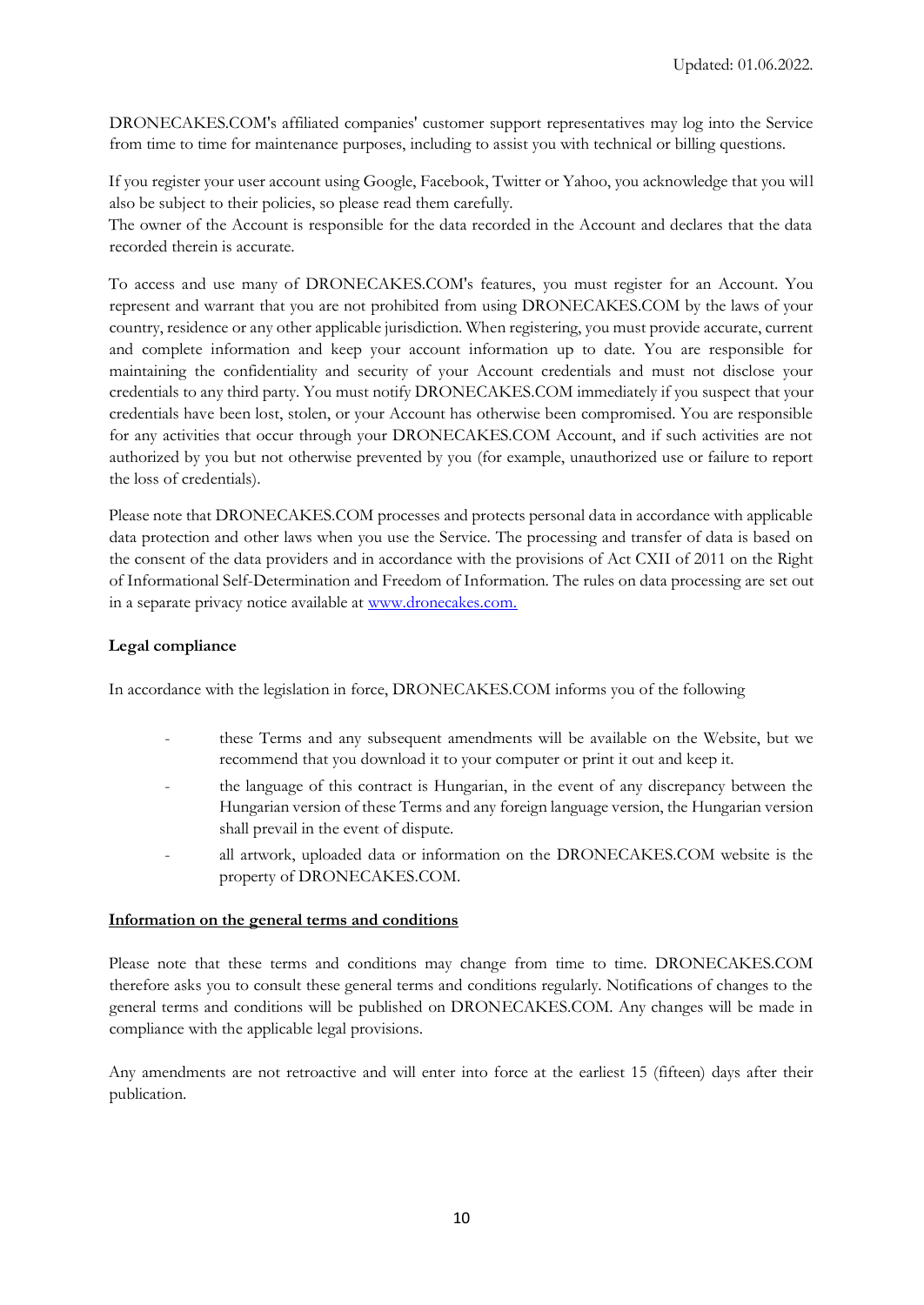The failure of any person to comply with these Terms and Conditions and the failure of DRONECAKES.COM to take prompt action to remedy such failure shall in no way be construed as a waiver by DRONECAKES.COM of any of its rights under this Agreement or any law or legal process.

# **Litigation**

The service provided by DRONECAKES.COM is governed by Hungarian law and is subject to the laws of Hungary in all cases where a higher standard does not exclude their applicability. In the event of a dispute, the competent court for the place where the DRONECAKES.COM operator (see the first paragraph of these Terms and Conditions) is located or the Central District Court of Buda shall have exclusive jurisdiction to settle the dispute.

# **Confidentiality**

Please use any new ideas, solutions or economic, technical or organisational knowledge of an economic, technical or organisational nature that you become aware of in connection with the use of DRONECAKES.COM only in the course of using DRONECAKES.COM and in the commercial and economic interests of DRONECAKES.COM.

We ask you to treat the knowledge gained in this way as a trade secret without delay and to ensure that it is not disclosed to unauthorised third parties. You may disclose this information to any third party only with the express written consent of DRONECAKES.COM, except in cases where you are required to disclose the information by law. If any public authority requests the disclosure of information covered by this Chapter, it shall inform DRONECAKES.COM of the fact of the request within 3 working days.

The Parties shall respect each other's reputation during the term of this Agreement and after its termination and shall refrain from any conduct that would be prejudicial to the other Party.

## **Miscellaneous provisions**

If DRONECAKES.COM is hindered, delayed or prevented in the performance of this Agreement by any cause beyond its reasonable control, DRONECAKES.COM shall be discharged from its obligation to perform accordingly (force majeure).

The use of DRONECAKES.COM is subject to EU export restrictions and the export of DRONECAKES.COM to countries or persons subject to the embargo or the use of DRONECAKES.COM by countries or persons subject to the embargo is prohibited.

## **Anti-corruption clause**

If, when using DRONECAKES.COM, you are not acting on your own behalf but on behalf of a company or organisation, you declare that the employees involved in the performance of the tasks within the framework of the assignment are employed under a contract of employment in accordance with the legislation in force, are registered, have the necessary licences, permits, qualifications, health book, official food transport licence and all other documents required for the transport. The carrier acknowledges that it shall be solely responsible for any breach of any applicable legislation, EU standards and regulations relating to the employment relationship.